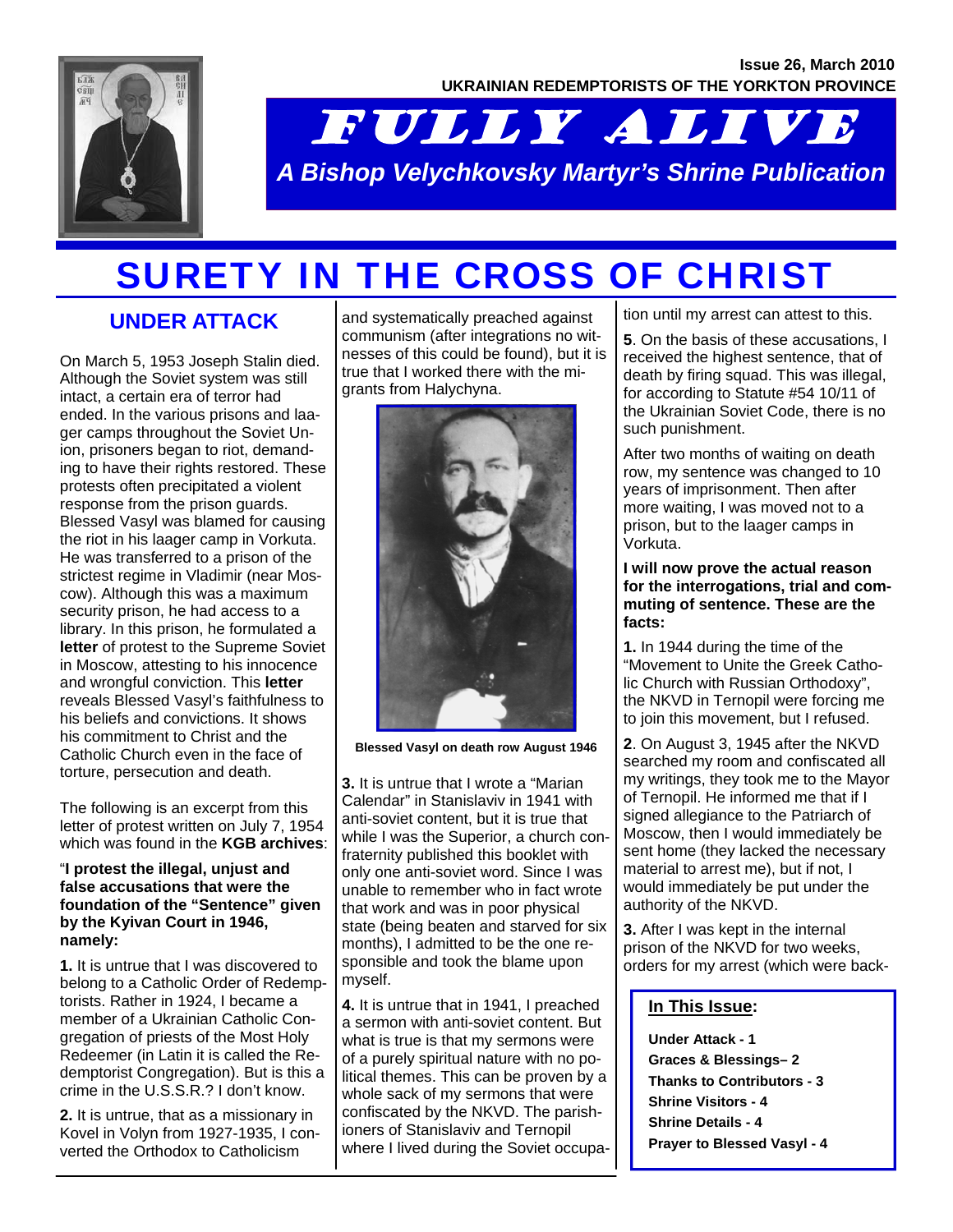dated) were given. Although I was often abused, after two months of interrogations, not one case document was written for lack of material. Here too I refused their propositions that I deny my religious convictions.

**4.** It was only after I arrived at the prison in Kyiv that a formal interrogation began, which was based on my biography. There, for six months I was starved and morally abused.

**5.** After the interrogations in Kyiv, I was called out to the head of the prison. I was asked whether I had considered joining the Moscow Patriarchate. If not, then my trial would not go well and even worse than I can imagine. I answered that I would not deviate from the dictates of my conscience.

**6.** The same was asked of me after I was sentenced, while I was on death row, and again when I was in the laagers. Thus, this is the main reason for my arrest and imprisonment.

**7.** This declaration will have no effect upon me, since my prison term is almost over. I make this protest to show the injustice of the former regime (that under Stalin) and to affirm the truth."

### **Graces and Blessings**

*Dear Friend: I had come across Blessed Vasyl's website when I was so sick. I was unable to keep food down for a long time and had lost a lot of weight. I had been to the doctor countless times to no avail. It just kept getting worst. I was in tears asking Blessed Vasyl to pray for me and the next week I got better. Several friends that week told me to go to see a nurse practitioner, which I did and she knew right away what was wrong. My* 



*diabetic medication was the source of all my weight loss. It was changed and I am eating fine and keeping my food down. I know it was through the intercession of this saintly man that the solution was found because I had been going for months to no avail and I thank him. Now I am praying for the healing of legs so that I can walk right again. I know Blessed Vasyl is praying for me and I have such confidence in him. Thank you Elizabeth* 

## **THANK YOU!!!**

*Your generous donations make it possible for us to conduct our ministry at the Shrine and to promote the knowledge of Blessed Vasyl throughout the world. Thank you to all the contributors to the Bishop Velychkovsky Martyr's Shrine. May Blessed Vasyl bless each one of you.* 

*Contributions listed below are from November 16th, 2009 until January 31st, 2010.* 

#### **1000+**

**July 7, 1954** 

Annymous Helen Jakimeczko In memory of the Gulenchin Family *Mary Anne Piercy*  In memory of Tony Tycholis *Larry & Evelyn Tycholis* 

#### **500+**

Norman & Sandra Dobson Fr. Theodore Harasymchuk Elsie A. Tymchak

#### **100+**

John & Martha Baluta Sophia Bean William & Genevieve Berezny Kateryna K. Bodnarchuk James & Annie Derkach Michael Huminiski Dan & Bella Kalenchuk Mary Jane Kalenchuk Stan Kyba Bill & Lena Lapchuk Walter & Isabel Lukie E.M. MacIsaac Emil M. Maybo Victoria McAuley

Dr. Joe S. & Janice Mezibroski Gerard & Regina Muench Adrian & Vera Olenick Julia Saganski Saini Lalit Joe & Liz Senderewich Wsevolod Andrew Shpytkovsky Lesia Sianchuk Lillian Sianchuk Morris & Iris Smolinski Don & Karen Solman Larry & Doreen Trach Steve & Phyllis Trach Joan Turek UCWLC Eparchy of Toronto Peter & Joan Washyshyn

#### **<100**

Tom & Julie Abrametz Florence Bayda Ewhen & Stephanie Brenycz Rosina Brezden Fr. Harry & Joan Chuckry Ron & Evelyn Cinch Maureen Delorme Andrew & Adeline Dziadyk Theresa Genik

Larry & Sandra German Fr. Anthony Ho Wirlana Holowka Sofia Hull Joseph & Rosalia Kitz Cathy Kowbel Jean Kowbel Rose Kozak Iris Kozarchuk Stephanie Kupskay Nick Labay Bernard & Marjorie Lapchuk Leonard & Catherine Leschyshyn Jean Maksymchuk Marian Moshansky Judy Odger Walter & Pauline Prystai Patricia Puchniak Joe & Valerie Ratushniak John & Doreen Rudan Helen Schentag Anne Shpak Frank & Anne Shymko D. Sikora Iris Smellie Joseph C. Stangl Stanislawa Stasiewicz Ihor & JoAnn Szelemej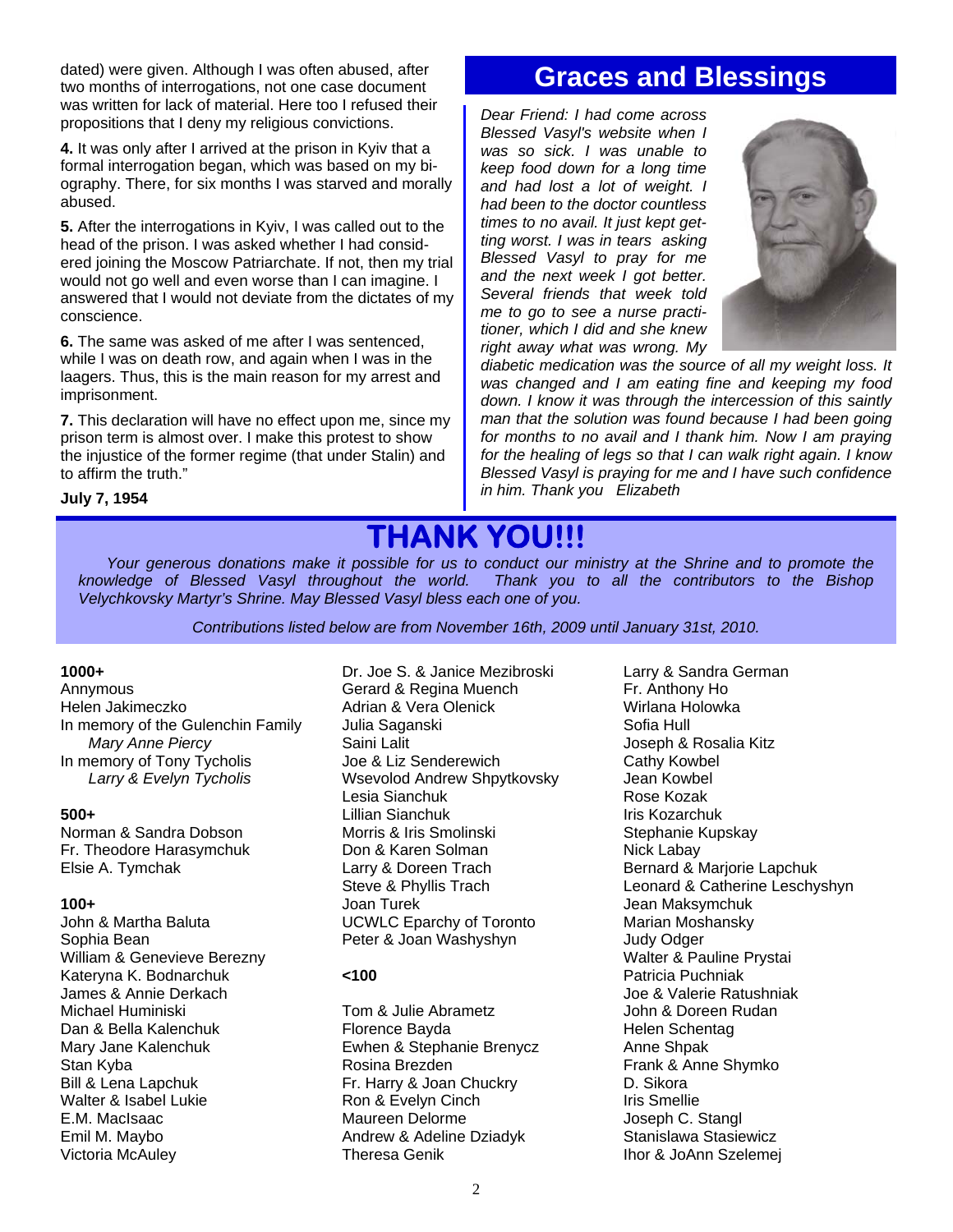Danny & Goria Szun Eugenia Tirkaylo Jeannette Tytor Deacon Jude von Mann Elizabeth Weselowski John Wilczynski & Beatrice Papiz Ruth Wityshyn Marcel & Verna Wozney

#### **In memory of**

Jacqueline Black *R.Paley* Irene Bouris *Gene & Elizabeth Happychuk*  Donna Byblow *Adeline Byblow*  Chemerika & Nestor Family *Mike & Margaret Chemerika*  Catherine Denlow *Sr. Eugenia Stefaniuk, SSMI*  Evangeline Doherty  *Eileen Duzic*  Fr. Yaroslaw Dybka, C.Ss.R. *Mary Buriak Heruvymy Ukrainian Female Quartet Augustus & Kathy Korchinsky David & Elan Swatek*  Victor Fedorowich *Laurie Kais*  Carolyne Galarnyk *Gary & Jan Lukie*  William Gawiuk Dr. *Borislaw & Dorothy Bilash*  Maria & Oleksander Gudziak *Anna Banera*  Gulenchin Family *Mary Anne Piercy*  Jack Hanna  *Mary Glicaria Bilinsky*  Mary Hayka  *Millie Lefko*  Mrs. V. Hinds  *Beverly Kyle & David Sokolowski*  Mike & Sharon Hood  *Alice Hood*  Jurij Hwozdulych  *Olexandra Hwozdulych*  Andrew Hykawy *Harold & Roseanne Baehnk*  Shirley Kalupar *Stan Kalupar*  Komarnicki & Chickowski Families *Michael & Ollie Komarnicki*  Stefan Kotyk *Edith Kotyk*  Bishop Michael Kuchmiak, C.Ss.R. *W. Allan Bailey*  Gladys Laskowsky *Mr. & Mrs. G. Lasko* 

Josephine Luchkiw *Doreen Baddon* Rose Lukie *Metro Lukie*  William Matwichyna *Peter Melnycky*  Stephen Nebozenko *Olive Neborzenko* Oshust Family *Ann Zulak* Johnny Ostafichuk *Orest & Margaret Fedorchuk Martin & Helen Fydirchuk*  Victor Pasternak *Elizabeth Weselowski*  Stephen Pidkowich *Irene Pidkowich* Mary Pidskalny *Bailey's Funeral Home Ltd. Nellie Bereza Lorne & Teresa Brischuk Fred & Gaylene Buchko Peter & Grace Chorney Mary Jane Kalenchuk Irene Pidkowich Joanna Pidperyhora Phyllis Sianchuk Peter & Marlene Skrinski Randal & Julie Skromeda Michael & Kris Spilchuk Elfia Strilec Domnica Stupak*  Bernice Poworoznyk *Kim McLure & Kevin Allan Brian & Victoria Adams Anna Banera Teji Brar Edith Chesley Sachiko Conway Brian & Lynne Deans Dr. Gerald & Cora Duffy Walter & Mary Anne Frater Erin Girouard Joseph & Florence Gregg Mary Haluk Sam & Kathy Hincharik George Hurrie Eleanor Johnston Mary Jane Kalenchuk Gordon & Gerri Kilcup Peter & Valerie Kohut Louise & Matt Kokot Douglas & Elsa Laing Wendy Logan Manitoba Liquor Control Commission Mary Melnyk Iyvan Michalchyshyn & Marta Hnatiw Carolyn Moen Robert & Marjorie Moroz David & Diane Pinuta Mel & Mary Poworoznyk* 

 *Prov. Of Man. Employee Assis tance Program Peter & Mary Samorodny Edith Samuels Al & Donna Schirmacher Blair & Janet Sidorow Erin Skorbohach & Joe Maia Harry & Marika Szkwarek Mary Tesarski Phil & Anne Terarski Mary Weightman West Kildonan Collegiate Debra Woodgate Roman & Olga Zubach Rolf & Val Zurrin*  Helen Romaniuk *R. Paley*  Frank Shyminsky  *Joseph & Rosalia Kitz*  Steve Sianchuk *Phyllis Sianchuk*  Michael Robert Sidak  *Darlene Sidak*  Zenon Swydnycky *Jenny Swydnycky*  Tony Tycholis *Larry & Evelyn Tycholis*  John Warrenchuk *Ernie & Diane Mee Kathleen Warrenchuk*  Winn Family *Harvey & Gloria Winn*  Woroby & Kalyniuk Family *Protodeacon Michael & Olga Woroby*  Lina Yakimischuk *Mary Glicaria Bilinsky Andrew & Pat Sirski* 

#### **In Honor of**

Dmyterko Family *Jaroslaw & Julia Dmyterko*  Fedorchuk Family *Elsie Borecky Orest & Margaret Fedorchuk*  Perry Nakonechny *Ed & Nettie Nakonechny*  Rosalina Ortacio *Teodora LaMadrid, ofs*  Fr. Nestor Yakiwchuk *Vladimir & Marlene Solman*  James Zaboroski *Orest & Margaret Fedorchuk*